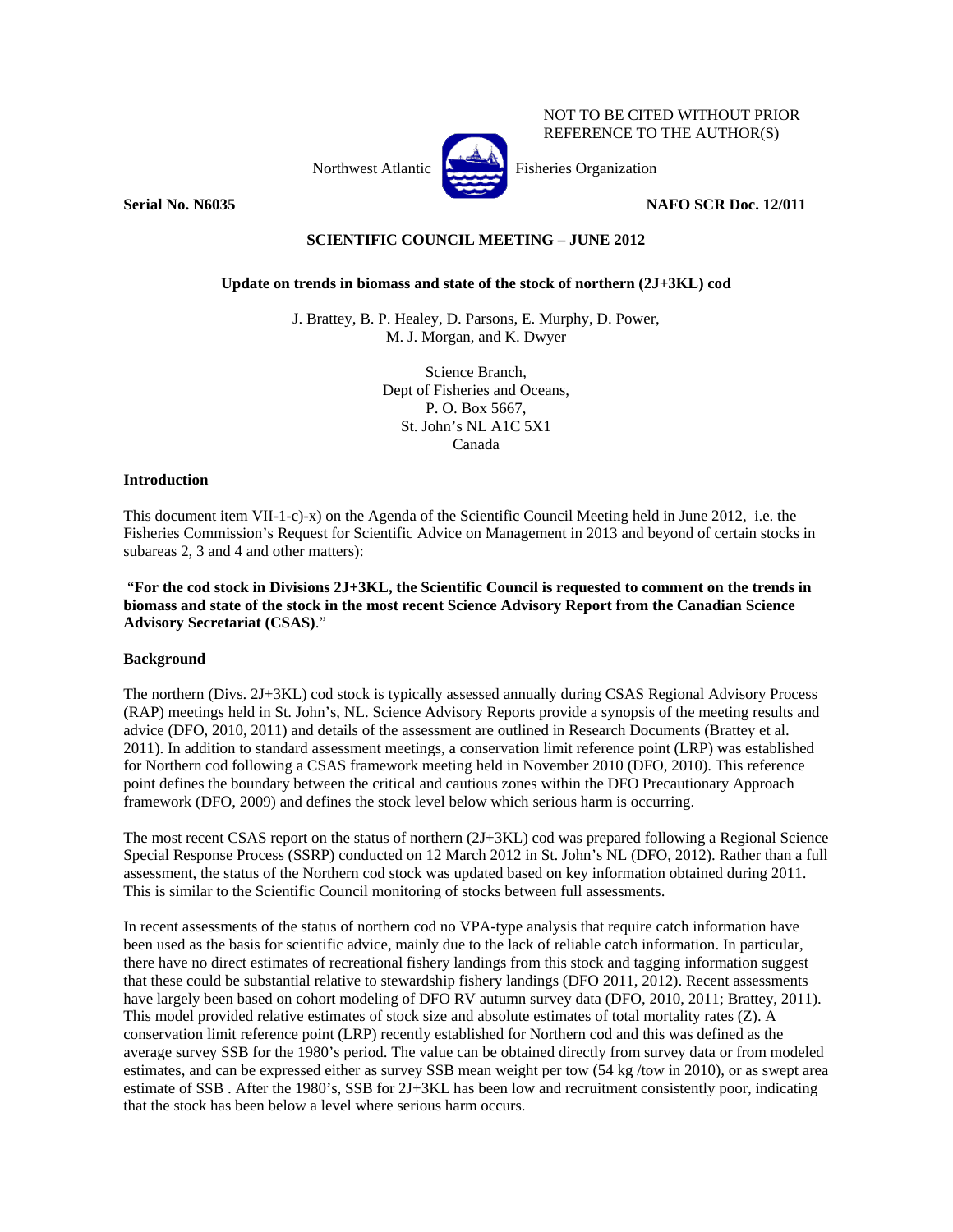The present document, which comments on trends in biomass and state of the stock, is based on information given in the latest CSAS Science Response Report entitled "Stock assessment update of northern (2J+3KL) cod" (DFO, 2012).

#### **Reported Landings**

A summary of reported landings (nearest thousand tons) is given in Table 1 in Appendix I. A moratorium in the offshore has been in place since 1992, but intermittent fisheries have taken place in the inshore, with reported landings ranging from 4,000 to 9,000 t during 1998-2002 and from 1,000 t to 4,000 t during 2006-2011.

A stewardship fishery for cod and a recreational fishery for groundfish were permitted in the inshore of 2J+3KL during 2011. Reported landings of cod in 2011 were 3,139 t. The 2011 landings comprised 2,872 t in the stewardship fishery, 214 t in the sentinel surveys, and 43 t taken as by-catch. There are no direct estimates of landings from the recreational fishery for 2011; therefore total catch in 2011 is uncertain. However, analysis of tag returns suggests that removals from recreational fisheries during 2011 were approximately 50% of removals from the stewardship fishery.

#### **Stock trends from autumn bottom-trawl surveys**

#### **(a) Biomass and Spawning Stock Biomass (SSB)**

A time series of catch rate information from Canadian stratified random bottom-trawl surveys is available from 1983 onwards. The biomass index derived from the autumn research vessel (RV) surveys has been extremely low since the start of the moratorium in 1992 (Fig. 1). The biomass index increased during 2005-08 but the increasing trend has not persisted. The average biomass index during 2009-11 is 9% of the average during the 1980s.



*Figure 1: Offshore biomass index (+2 SE's) from autumn RV surveys in 2J3KL. The right panel is expanded to show trends from 1992 onwards. Asterisks indicate partial estimates from incomplete survey coverage of 3L in 2004.*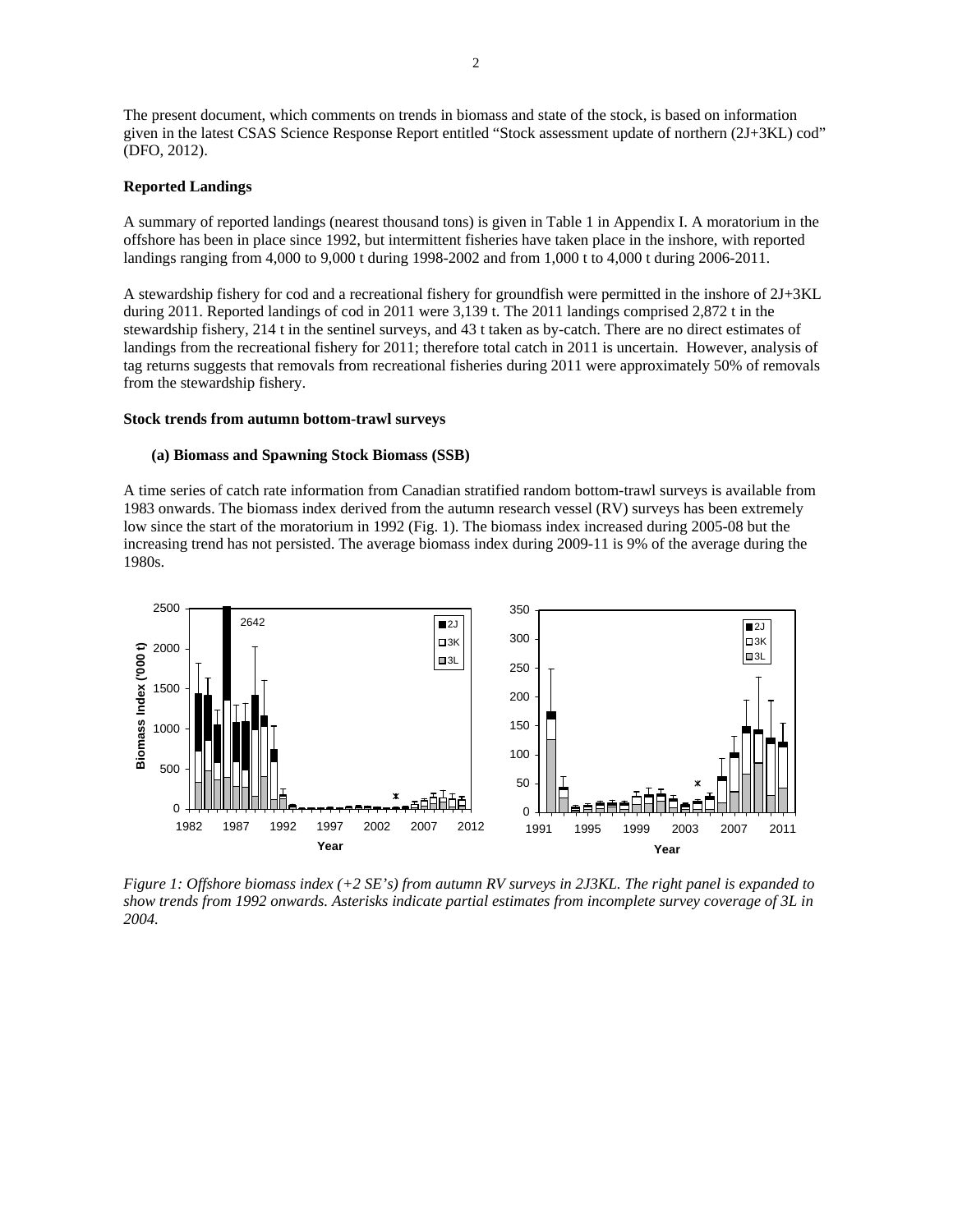

*Figure 2: Offshore spawning stock biomass (SSB) index from autumn RV surveys in 2J3KL. The right panel is expanded to show trends from 1991 onwards. Asterisks indicate partial estimates from incomplete survey coverage of 3L in 2004.* 

The spawning stock biomass (SSB) index from the autumn RV survey has been low for several years since the 1992 moratorium, but increased slightly during 2005-08 (Fig. 2). The three most recent values of the SSB index show no major changes and during 2009-11 represent 10% of the average SSB observed in the 1980s.

The index values for abundance, biomass and SSB from 1991 onwards are given in Table 2 in Appendix I.

#### **(b) Recruitment**

Information on recruitment was derived from mean catch rate at age during the autumn RV surveys.



*Figure 3: Abundance of the 1980-2009 year-classes at age 2 and age 3 in the offshore of 2J3KL from the autumn RV surveys. Asterisks indicate partial estimates for the 2002 year-class at age 2 and the 2001 year-class at age 3 due to incomplete survey coverage of 3L in 2004.* 

Year-class strength in the offshore in the 1990s and 2000s has been poor compared to the 1980s. The number of young fish (ages 2 and 3) in the autumn RV survey in the 1990s and 2000s has consistently been much lower than during the 1980s (Fig. 3).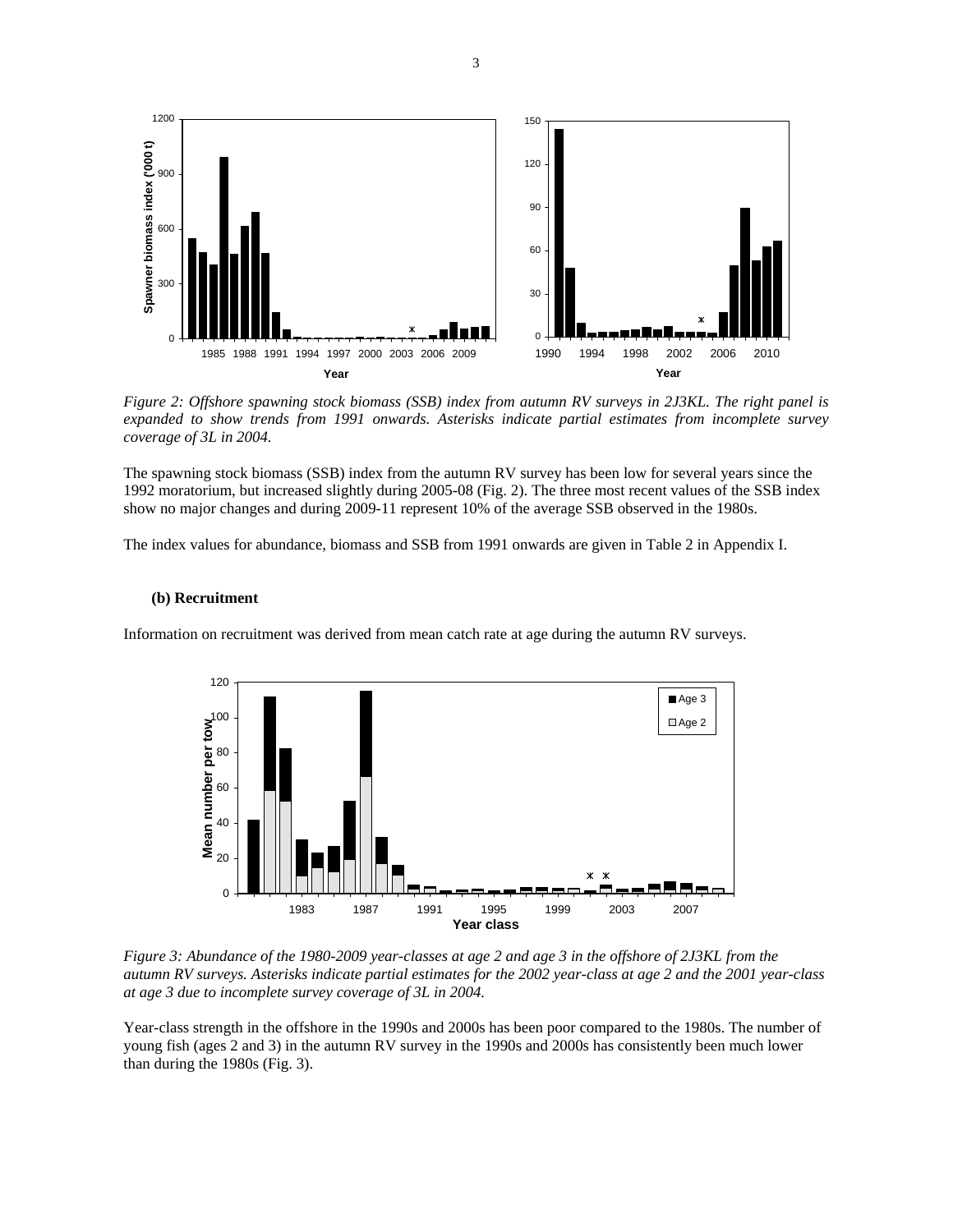#### **(c) Total Mortality Rate (Z)**

Information on total mortality rate was derived from mean catch rate at age during the autumn RV surveys (see legend to Fig. 4).



*Figure 4: Total mortality rate (Z) of cod aged 4-6 calculated using data from the autumn RV surveys in the offshore of 2J3KL. For example, the value in 1996 is the mortality experienced by the 1991-1989 year-classes from ages 4-6 in 1995 to ages 5-7 in 1996. The dashed line is the time-series average (Z=0.87 which corresponds to 58% mortality per year). Open symbols indicate estimates based on an incomplete survey of 3L in 2004.*

The total mortality rate  $(Z, \text{ ages } 4-6)$  was low in the 1980s, but was at a high level  $(Z>0.6, i.e., >45\%$  per yr) from the early 1990s to the mid-2000s, with peaks during the early 1990s and early 2000s (Fig. 4). This high level of mortality during much of the post-moratorium period has been a major impediment to stock recovery. Total mortality declined substantially during 2003-06, resulting in an expansion of the age composition, and this was an important factor in the increase in total biomass and SSB during 2005-08 (Figs. 1 and 2). However, Z has increased in the recent period and in 2009-11 averaged 0.69, which corresponds to 50% mortality per year. If this level of total mortality continues, prospects for further stock growth are poor.

## **(d) Tagging**

Information from recaptures of cod tagged in various regions of Divs. 3KL was used to estimate average annual exploitation (harvest) rates. The number of cod tagged per year during 2008-2011 has ranged from 2,000 to 5,400. Cod tagged offshore in 3K during winter 2008 were recaptured widely throughout the inshore of 3KL during the summer and autumn of 2008-2011, indicating that offshore cod underwent their traditional seasonal inshore migration similar to the pre-moratorium period.

Reporting rates of tags were estimated using a high-reward tagging study. The reporting rate of tags from commercial fishers during 1997-2011 has ranged from 70% to 86% and shows no trend; the 2011 reporting rate was 73%. A constant but lower reporting rate was estimated for recreational fishers during 2006-2011 (51-53%).

Exploitation rates were consistently low for cod tagged in the offshore and for those tagged inshore in central and southern areas, ranging between 2 and 10% during 2009-11. These estimates included different assumed values for the annual rate of natural mortality (0.2 and 0.4) and different size ranges of tagged cod (50-85 cm and >60 cm) to account for the influence of size-selective fishing gears.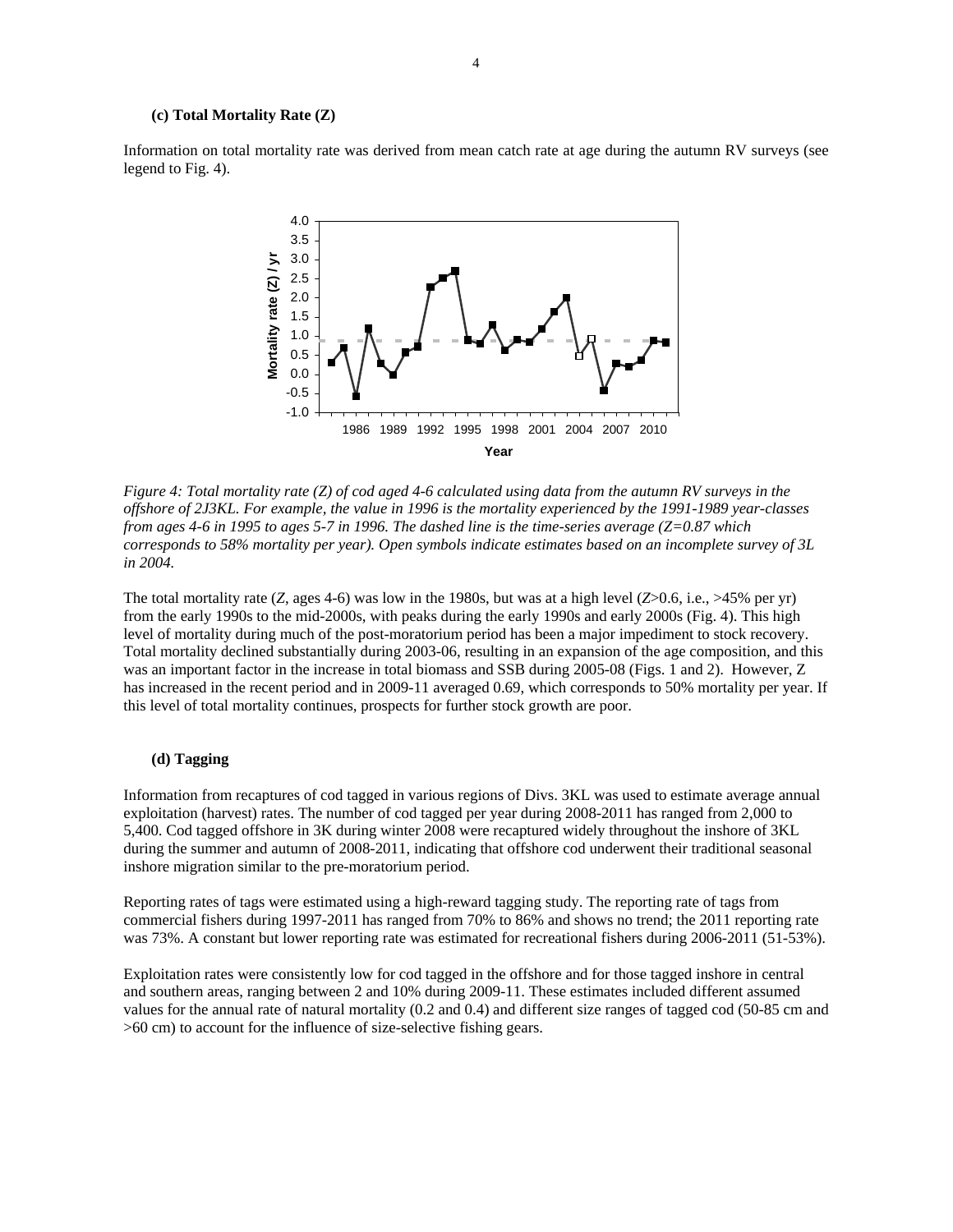#### **Conclusions**

Spawning stock biomass (SSB) of northern cod has been well below the LRP since the early 1990s. Although a slight improvement in status was observed during 2005-2008, the increasing trend has not persisted and in 2010 the stock was 90% below the LRP (DFO, 2011). Modeling of SSB from DFO RV survey data was not conducted for the 2012 update of stock status. However, the SSB index value from the 2011 survey is only marginally above the 2010 value (Fig. 2) and the stock has shown no significant improvement, remaining well below the LRP.

Tagging results indicate that current levels of removals have resulted in low exploitation rates; however, total mortality rates increased to approximately 50% per year in 2009-11. At current levels of recruitment and survival prospects for further stock growth are poor and the stock will not reach the LRP in the short term.

A draft of proposed text for the Scientific Council report to address the Fisheries Commission request is given in Appendix II.

## **References**

- Brattey, J., Cadigan, N.G., Dwyer, K., Healey, B.P., Morgan, M.J., Murphy, E.F., Maddock Parsons, D., and Power, D. 2011. Assessment of the cod (*Gadus morhua*) stock in NAFO Divisions 2J+3KL in 2010. DFO Can. Sci. Advis. Sec. Res. Doc. 2010/103. viii + 108 p..
- DFO, 2009. A fishery decision-making framework incorporating the Precautionary Approach.(http://www.dfompo.gc.ca/fm-gp/peches-fisheries/fish-ren-peche/sff-cpd/precaution-eng.htm)
- DFO, 2010. Proceedings of the Newfoundland and Labrador Regional Atlantic Cod Framework Meeting: Reference Points and Projection Methods for Newfoundland cod stocks; November 22-26, 2010. DFO Can. Sci. Advis. Sec. Proceed. Ser. 2010/053.
- DFO, 2011. Stock assessment of northern (2J3KL) cod in 2010. DFO Can. Sci. Advis. Sec. Sci. Advis. Rep. 2011/041.
- DFO, 2012. Stock assessment update of Northern (2J+3KL) cod. DFO Can. Sci. Advis. Sec. Sci. Resp. 2012/009.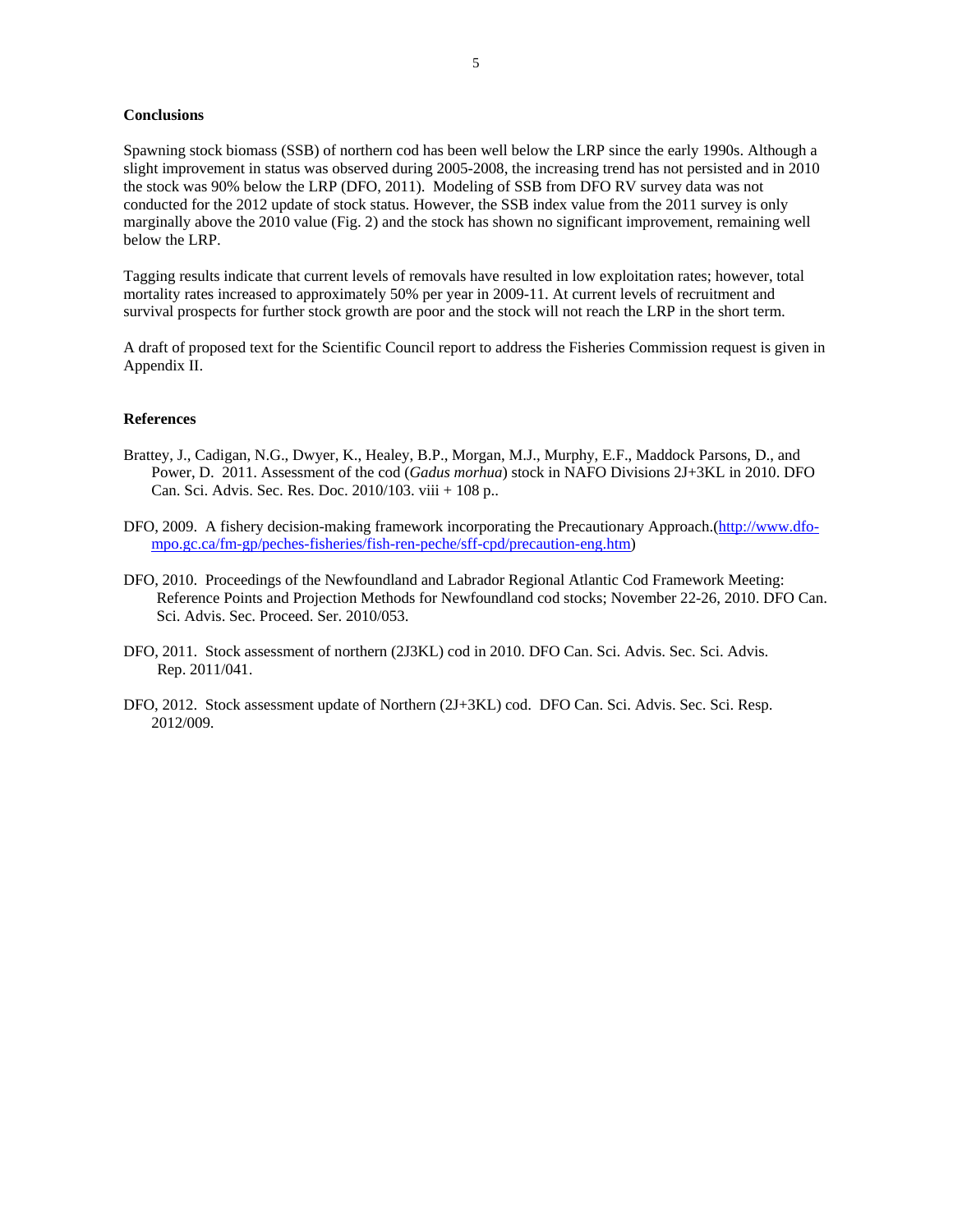### **Appendix I**

|                | $\alpha$ and $\beta$ as $\alpha$ and $\beta$ and $\beta$ and $\beta$ and $\beta$ and $\beta$ |               |    |    |           |           |                |                  |                          |                        |                   |                   |              |
|----------------|----------------------------------------------------------------------------------------------|---------------|----|----|-----------|-----------|----------------|------------------|--------------------------|------------------------|-------------------|-------------------|--------------|
| Year           | 62-76<br>Avg.                                                                                | 77-91<br>Avg. | 98 | 99 | 00/<br>01 | 01/<br>02 | 02/<br>03      | $03-06$<br>Avg.  | 06/07 &<br>$07/08^{1,2}$ | 08/<br>09 <sup>1</sup> | 09/<br>$10^{1,2}$ | 10/<br>$11^{1,2}$ | 11/12<br>1,2 |
| <b>TAC</b>     | N/A                                                                                          | N/A           | 4  | 9  | 7         | 6         | 6              | $\boldsymbol{0}$ |                          |                        |                   |                   |              |
| Can.<br>Fixed  | 88                                                                                           | 90            | 5  | 9  | 5         | 7         | $\overline{4}$ | -1               | 3                        | $\overline{4}$         | 3                 | 3                 | 3            |
| Can.<br>Mobile | 9                                                                                            | 84            |    |    |           |           |                |                  |                          |                        |                   |                   |              |
| Others         | 405                                                                                          | 38            |    |    |           |           |                |                  |                          |                        |                   |                   |              |
| Totals         | 502                                                                                          | 212           | 5  | 9  | 5         | 7         | $\overline{4}$ |                  | 3                        | 4                      | 3                 | 3                 | 3            |

*Table 1: Reported landings by management year in NAFO Divs. 2J3KL (nearest thousand metric tons). Detailed catch history is reported in Brattey et al. 2011.* 

<sup>1</sup> There was no TAC in the last six years, but fishers were permitted an allowance per license holder of  $3,000$  lb in 2006/07, 2,500 lb in 2007/08, 3,250 lb in 2008/09, and 3,750 lb in 2009/10, 2010/11, 2011/12.

 $2^{2}$  Does not include Canadian recreational fisheries as no direct estimates were available.

*Table 2. Cod abundance (000's), biomass (t) and spawning stock biomass (SSB, t) indices from DFO autumn RV surveys (1991 onwards). Values for years prior to 1991 are reported in Brattey et al. 2011.* 

|      |         | Abundance (000's) |         |           |         | $\overline{\text{S}}$ SB $(t)$ |         |         |         |
|------|---------|-------------------|---------|-----------|---------|--------------------------------|---------|---------|---------|
| Year | 2J      | 3K                | 3L      | Total     | 2J      | 3K                             | 3L      | Total   | Total   |
| 1991 | 323,637 | 649,349           | 144,684 | 1,117,670 | 150,136 | 467,502                        | 121,759 | 739,397 | 144,399 |
| 1992 | 30,960  | 61,622            | 147,158 | 239,740   | 12,795  | 35,344                         | 126,323 | 174,462 | 47,909  |
| 1993 | 16,989  | 36,907            | 36,813  | 90,709    | 5,129   | 14,227                         | 24,596  | 43,952  | 9,561   |
| 1994 | 8,145   | 9,361             | 4,291   | 21,797    | 2,693   | 4,241                          | 2,874   | 9,808   | 2,578   |
| 1995 | 12,305  | 23,200            | 7,735   | 43,240    | 2,312   | 4,578                          | 5,115   | 12,005  | 3,050   |
| 1996 | 13,081  | 18,550            | 7,067   | 38,698    | 4,261   | 5,457                          | 6,140   | 15,858  | 3,057   |
| 1997 | 6,936   | 8,428             | 9,859   | 25,223    | 3,609   | 3,978                          | 8,991   | 16,578  | 4,502   |
| 1998 | 6,636   | 15,612            | 6,454   | 28,702    | 4,483   | 7,280                          | 4,804   | 16,567  | 4,865   |
| 1999 | 6,074   | 29,308            | 25,281  | 60,663    | 2,527   | 12,230                         | 13,611  | 28,368  | 6,643   |
| 2000 | 7,516   | 35,774            | 29,010  | 72,300    | 3,082   | 11,994                         | 15,070  | 30,146  | 4,885   |
| 2001 | 7,033   | 28,535            | 27,724  | 63,292    | 2,646   | 9,890                          | 18,706  | 31,242  | 7,378   |
| 2002 | 9,534   | 41,853            | 10,984  | 62,371    | 3,680   | 11,889                         | 7,460   | 23,029  | 3,388   |
| 2003 | 9,315   | 19,908            | 13,638  | 42,861    | 3,065   | 4,912                          | 4,849   | 12,826  | 3,065   |
| 2004 | 9,503   | 34,468            | 18,605  | 62,576    | 4,921   | 9,609                          | 5,266   | 19,796  | 3,472   |
| 2005 | 18,519  | 33,834            | 8,780   | 61,133    | 5,719   | 16,696                         | 5,118   | 27,533  | 2,625   |
| 2006 | 11,739  | 52,285            | 18,711  | 82,735    | 6,818   | 38,009                         | 16,982  | 61,809  | 17,150  |
| 2007 | 26,656  | 54,122            | 47,249  | 128,027   | 8,755   | 58,427                         | 35,722  | 102,904 | 49,354  |
| 2008 | 45,583  | 62,848            | 53,957  | 162,388   | 10,429  | 71,329                         | 66,401  | 148,159 | 89,553  |
| 2009 | 15,250  | 47,949            | 111,782 | 174,981   | 6,473   | 51,106                         | 85,410  | 142,989 | 52,996  |
| 2010 | 17,278  | 83,060            | 39,012  | 139,350   | 9,905   | 89,388                         | 29,255  | 128,548 | 62,573  |
| 2011 | 17,937  | 59,233            | 29,282  | 106,452   | 8,542   | 71,541                         | 41,615  | 121,698 | 66,312  |